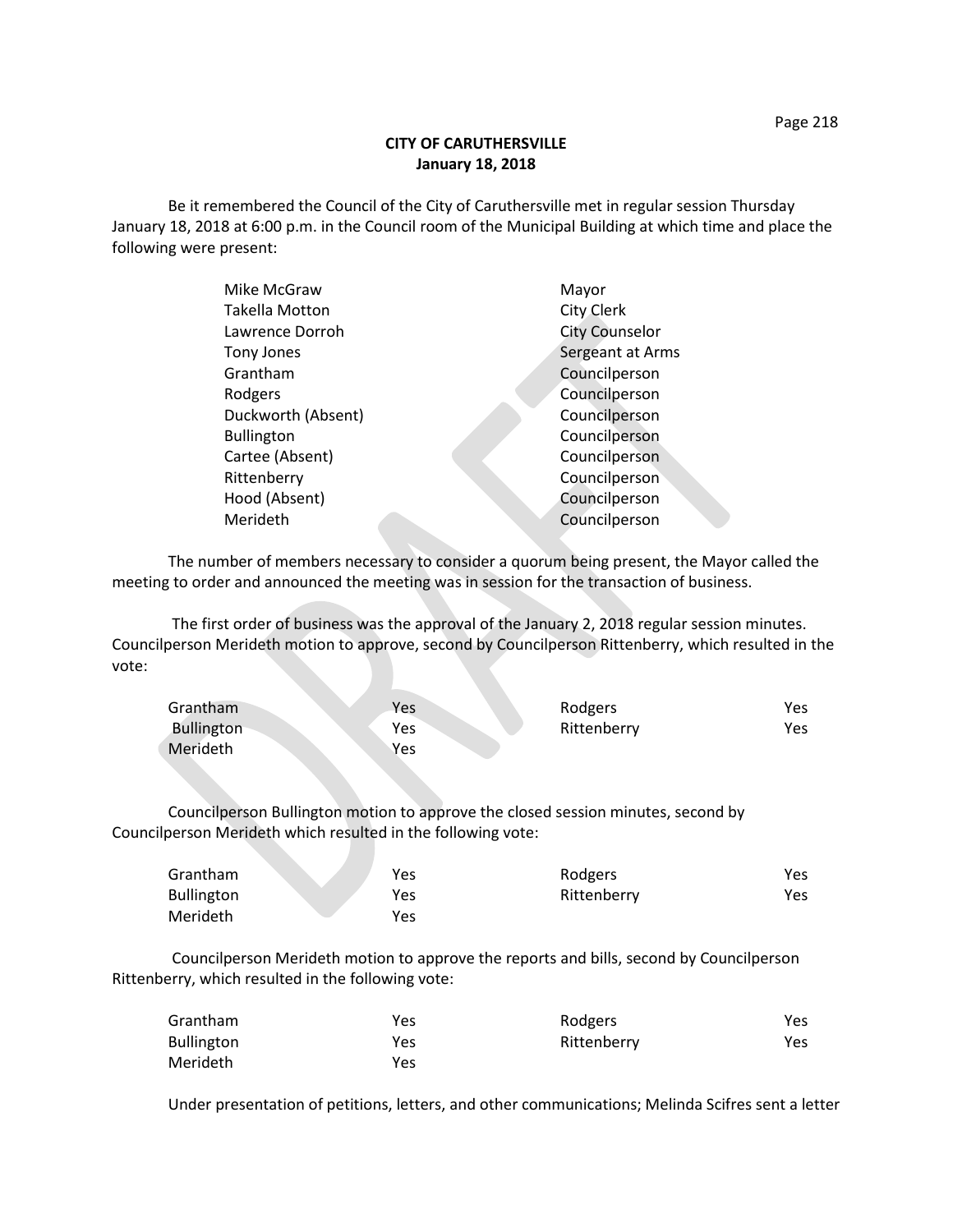## Page 219

thanking the Mayor and City Council for allowing her to train her successor. Ms. Scifres' contract has been completed, and is looking forward to full retirement.

Mayor's report; Mr. Rosen has made contact with a Nevada (state) investor concerning the Wal Mart building. Save A Lot closed its' doors January 10, 2018. Mayor McGraw made the landlord aware of a possible contact regarding possible locations. Mayor McGraw has filed a report with Delta Regional Authority concerning the Exchange Building. Counselor Dorroh made mention that the Arts Council wanting to meet before entering into a contract. Counselor asked if the Arts Council would get with him to schedule a time for a meeting. The airport courtesy car is on hold; one of the police vehicles for the City of Portageville is out of commission. They will be having a meeting, and will advise the Mayor as to what will take place with the 2006 Crown Victoria. Demolition of the Carnell property is on standby due to inclement weather. The Marlar Project has easements with minor adjustments before proceeding to improve water suppression at the Nursing home. Water & Associates are working on an engineering study for Mooreland Drive.

Because of the drainage situation on East 19<sup>th</sup> St. to East 20<sup>th</sup> St. consideration for adding onto the G & C contract would be \$7,790. The drainage on Belle Avenue south of East 9<sup>th</sup> St. can be corrected by adding to the contract \$6, 150 for the work. John Chittenden advises cutting the street and filling with gravel, and pave this summer with asphalt. By eliminating the asphalt for now it would decrease the drainage work to \$6,750 and \$4,710 respectively. Councilperson Bullington motion to do the work without the concrete and pave this summer, second by Councilperson Grantham, which resulted in the following vote:

| Grantham          | Yes | Rodgers     | Yes |
|-------------------|-----|-------------|-----|
| <b>Bullington</b> | Yes | Rittenberry | Yes |
| Merideth          | Yes |             |     |

Mayor McGraw wrote a proclamation proclaiming January 21 through January 27, 2018 as "School Board Recognition Week" in the name of Caruthersville School District #18 and encourages the community to recognize Caruthersville School District #18 Board of Education for its commitment in providing our students with the finest possible education. Special thanks to the City of Hayti and Mayor Lisa Green for providing an extra salt spreader truck with a snow plow. Terry Rushing stated that they had some issues with the truck, and wasn't able to use it. Presidents Day will be February 19, 2018, and the Mayor asked for the meeting to be moved to Tuesday, February 20, 2018. Councilperson Rodgers motion to move the meeting, second by Councilperson Bullington, which resulted in the following vote:

| Grantham          | Yes | Rodgers     | Yes. |
|-------------------|-----|-------------|------|
| <b>Bullington</b> | Yes | Rittenberry | Yes. |
| Merideth          | Yes |             |      |

Police report; Chief Tony Jones reported that the uniform reporting to the State has been submitted and the results compared to previous years will be received shortly. All the officers have completed the 48 hours of continuing education which is for every 3 years; plus an additional 24 hours of Community Education that the state has added on.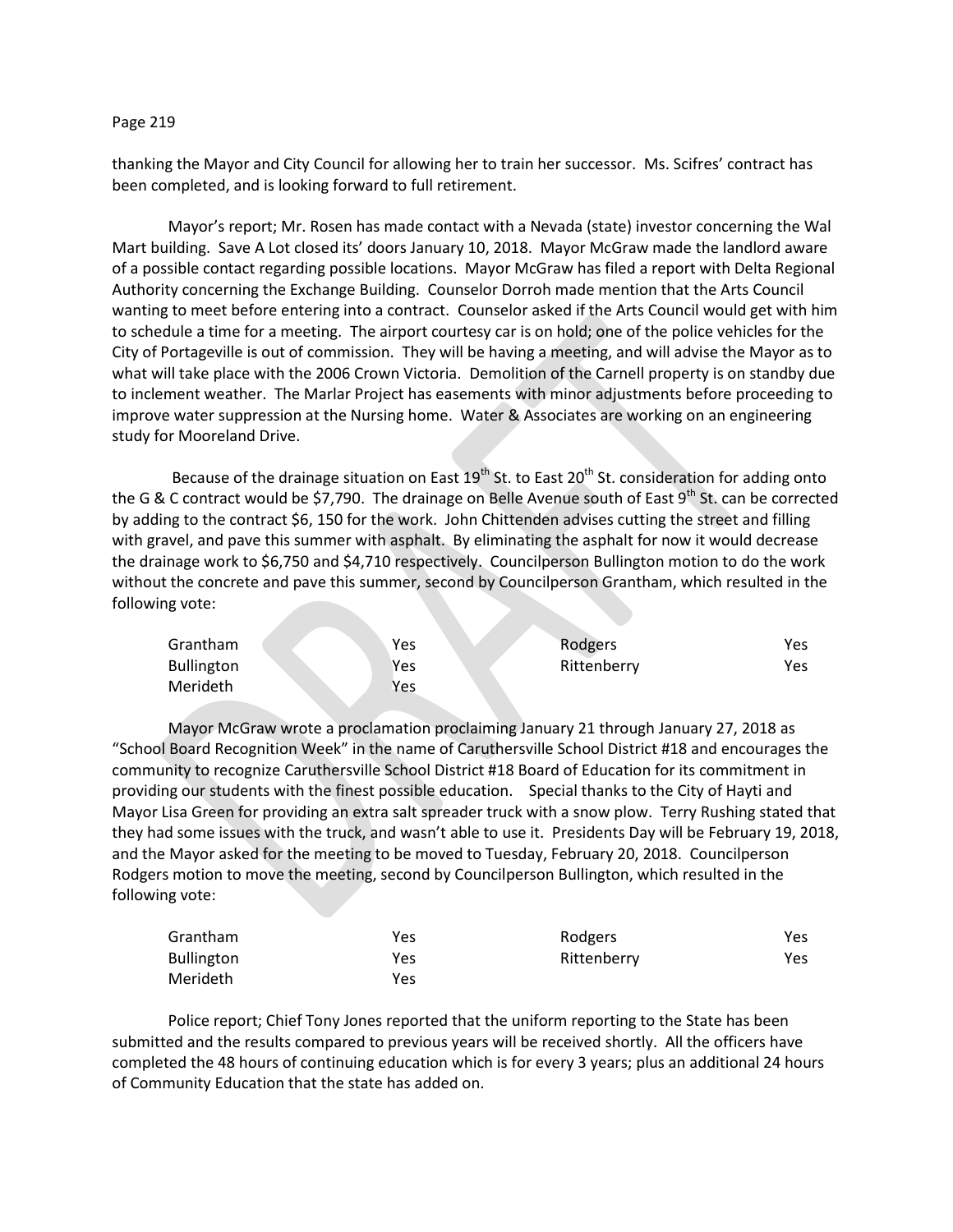Street & Sanitation/Building Inspector; Terry Rushing asked for approval of a change order for the Malar Project for the hydrants for the Nursing home and Taven apartments in the amount of \$47,880, the City's portion being \$11,012, which is still within the budget. Councilperson Bullington motion for approval, second by Councilperson Merideth, which resulted in the following vote:

| Grantham          | Yes | Rodgers     | Yes. |
|-------------------|-----|-------------|------|
| <b>Bullington</b> | Yes | Rittenberry | Yes  |
| Merideth          | Yes |             |      |

Code Enforcement; No letters have gone out in the past week because of the inclement weather. The letters that were sent out previously will have until March to abate the nuisance. Ms. Fuller has provided clerical aide to the City Collector and City Clerk upon request. The additional Mers Goodwill volunteer has started working with Street & Sanitation. Terry Rushing has assisted with and is checking on a house on Kelly Drive.

Parks & Recreation/Armory; Basketball season starts in 2 weeks. A full time position for Assistant Parks & Recreation Director has been advertised in the paper. Anyone interested in the position can pick up an application at City Hall, and will need to turn the application in at City Hall. The Recreation Center can be called for any additional information about the position.

Budget/Finance; Councilperson Bullington provided a list of budget amendments from July to the present. Councilperson Bullington will go through the list to see exactly what has been approved, and will have the budget to reflect the changes by the next meeting. There was a request for the Department heads or anyone else to look over the list to see if anything has been missed.

Library; Teresa Tidwell presented a new gadget that's called a play away that can be use with an auxiliary cable if you don't have a CD player in your car. Camden library provided the gadget free of charge, which retails for \$100, and the Library received 40.

Water & Sewer; Paul Shaw reported that a company had come in last week to complete the SCADA project that was budgeted for last year. There's a lot more alarms on the system with everything that goes on with the Water Plant. The department had to turn off water for a lot of residents with busted pipes. There was a lot of over time because of major leaks within the City. There were only 4 adjustments that need approval.

Insurance Committee; The committee met on January 9, 2018, which was not posted within a 24 hour period, which makes the meeting invalid, no action was taken at the meeting. The meeting can be reposted and another meeting takes place; the Council can act on any action with the committee being an advisory committee if they choose to do so. Councilperson Rittenberry recommends that the City bid out the health insurance to see if the City could possibly get better rates with agencies in town. The City's' payment of employee benefits that are currently being paid at right at a 100 percent, will be hard pressed to continue in the long run. Councilperson Rittenberry motion to seek out bids for the Healthcare insurance, second by Councilperson Grantham, which resulted in the following vote:

| Grantham   | Yes | Rodgers     | Yes. |
|------------|-----|-------------|------|
| Bullington | Yes | Rittenberry | Yes. |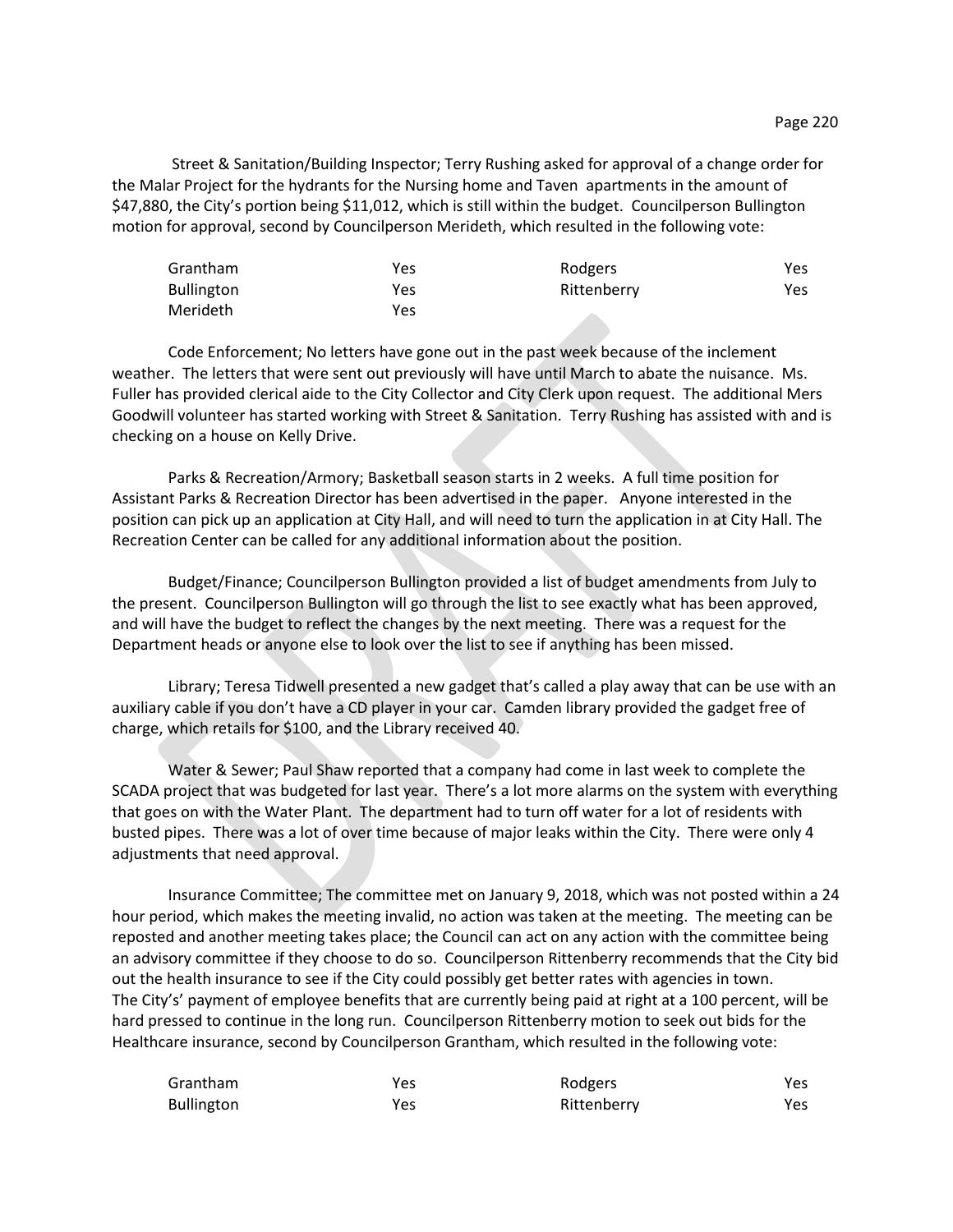Page 221

## Merideth Yes

Councilperson Bullington asked if Councilperson Rittenberry would be working with Counselor Dorroh with the proposals. Counselor Dorroh stated that specialized advice may have to be considered with the City being self-insured in sorting through the issues that comes with those types of policies.

Councilperson Bullington discussed videotaping the meetings, and look at getting estimates. The microphones could also be looked at, all done in a professional matter and put up on the website in a timely manner. Councilperson Bullington made a motion to seek bids to get the necessary equipment to properly record the meetings, second by Councilperson Grantham, which resulted in the following vote:

| Grantham          | Yes | Rodgers     | Yes. |
|-------------------|-----|-------------|------|
| <b>Bullington</b> | Yes | Rittenberry | Yes  |
| Merideth          | Yes |             |      |

Business from the floor; Tony Jones stated that he had talked to Tara Gardner about the blue signs on the highway that advertise for food, gas, etc. Ms. Gardner wanted to know who to contact about the signs. It was mentioned that MODOT would be the agency to contact about the signs. Charles Motton made mention that if the City was going to provide the microphones that he could install software that would provide a separate channel for each microphone thereby providing precise feedback for the minutes. Counselor Dorroh stated that making sure that there was appropriate licensing for the use of the software would need to take place. Rhonda Price made mention that there has been a lot of questions about the tax statements, which are printed by the County Clerk. Ms. Price talked about the software that the Collector uses, and that the City Collector could possibly use the same type of software, which would make the City Collector's job so much easier. Ms. Price stated that the software program was definitely needed, and the job could be handled by one person. Ms. Price will be giving the City the contact information for the software.

Jerry Johnson had questions about the Carnell property as to why he wasn't allowed to purchase the property. He stated that he had taken care of the property ever since he had lived next to the property, and wanted to remodel the house. Counselor Dorroh stated that the City had on ownership interest in the property, and that a public hearing had taken place regarding the property. There was an action through the City to abate the nuisance, with the tearing down of the house, and the City is moving forward with the order from the Building Inspector to demolish the structure. There were questions as to whether or not it could be remodeled. Counselor stated that there were some biological hazards with the house. Mayor McGraw talked with the Department of Natural Resources, and they gave instructions as to how the handle the demolition. Junior Hosler stated that the Mayor had taken upon himself to destroy property that he uses to make a living. June Barnett stated that charges had been brought against the Mayor for burglary and breaking and entering by entering their residence without permission. Mayor McGraw stated that he had no comment. State Representative Andrew McDaniel came to see local government in action. He wanted the citizens to know that he was available for any assistance that they may need help with, and left cards for the residents. Councilperson Rodgers apologized for the allegations brought be Hosler and Barnett, and she told them that they could contact her for assistance with their homeless situation. Robert Travis, a local pastor also stated that he could